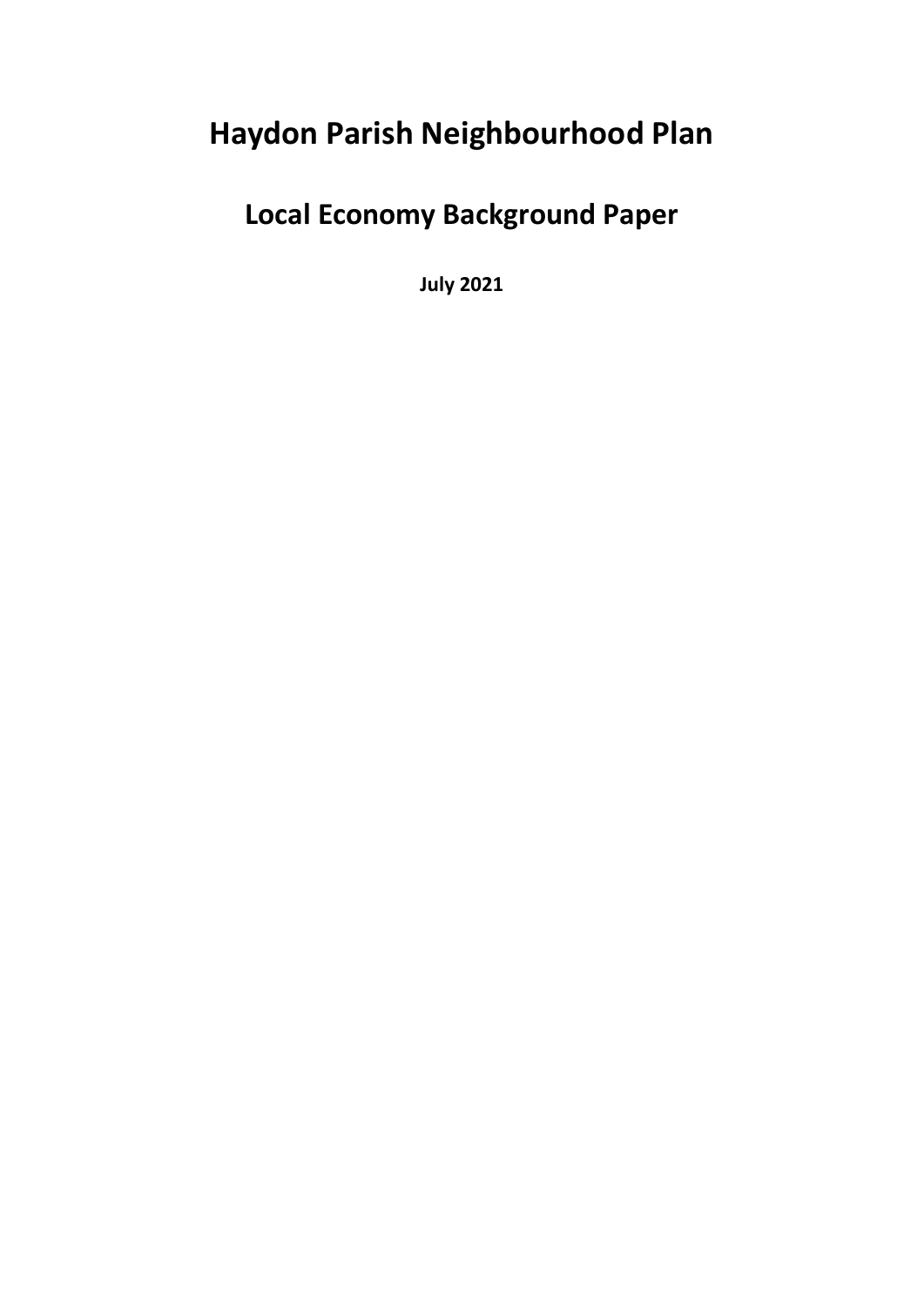## **1. Background**

- 1.1 This document is one in a series of background papers prepared by the Haydon Parish Neighbourhood Plan Steering Group. It sets out the relevant national and local policy and guidance that is informing the Haydon Neighbourhood Plan ('the plan'). It also provides a summary of the background evidence regarding the local economy of the plan area.
- 1.2 The vision and objectives for the plan define what it aims to achieve. The vision for the parish in 2036 is that the parish will be a great place to work as well as live. Plan objective six specifically relates to the local economy.

*"Supporting the economy of the plan area, including the expansion of existing businesses and attraction of new businesses to the parish, thereby reducing the distance of travel to work and the level of carbon emissions.* 

*Encouraging businesses to reduce their carbon footprint and welcoming businesses in the parish that actively sequester carbon and increase biodiversity."*

- 1.3 As part of the consultation on the pre-submission draft plan we are inviting comments on the issues identified within this background paper. Comments can be made in the following ways:
	- Preferably by using the online form available at: haydon-bridge.co.uk/communityplan.php;
	- Downloading a copy of the response form from our website and emailing or posting it back to us;
	- Picking up a paper copy of the response form and dropping the completed form back to Claire's Newsagents;
	- Sending an email to us at: haydonneighbourhoodplan@hotmail.com; or
	- Sending a letter to us at: Haydon Parish Clerk, Haydon Parish Council, Belmont Lodge, Haydon Bridge, NE47 6HD;
- 1.4 Comments must be submitted by noon on **Monday 27 September 2021**.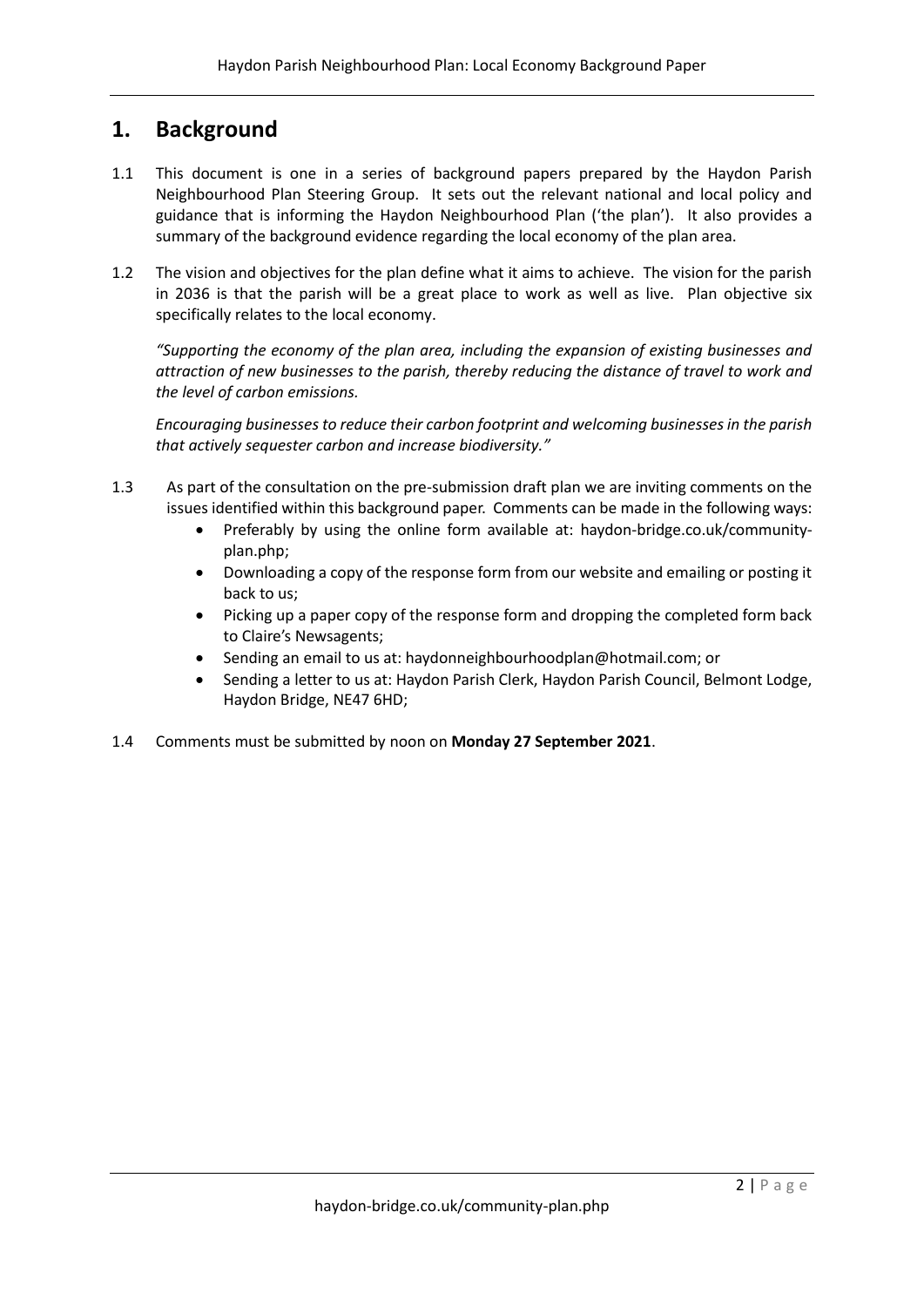## **2. Planning policy context**

- 2.1 Haydon Parish straddles the boundary of two local planning authority boundaries Northumberland County Council (NCC) and Northumberland National Park Authority (NNPA).
- 2.2 For the part of the parish that lies within the NCC LPA area, the current development plan policies are set out within the former Tynedale District Council planning documents, namely the Tynedale Core Strategy (2007) and the saved policies of the Tynedale Local Plan (2000). These policies will be replaced by the Northumberland Local Plan (NLP), which is currently undergoing examination. Adoption is scheduled for summer 2021.
- 2.3 Haydon Bridge is identified as a local centre within the Tynedale Core Strategy (see figure 1)



*Figure 1: Extract from Tynedale Core Strategy*

- 2.4 Within the emerging NLP settlement hierarchy, Haydon Bridge is identified as a 'service centre'. Service centres sit below 'main towns' but above 'service villages'. Main towns offer the greatest range of services. Service centres also have a number of key services for their communities and surrounding areas, but the range and number are generally more limited that the main towns. Haydon Bridge sits within the 'west delivery area', this has only one main town, Haltwhistle. Allendale and Bellingham are the other listed service centres in this area. The emerging NLP explains that whilst Haydon Bridge is within the commuting influence of Tyneside, its main role is as a local housing and service centre for its immediate surroundings. It also explains that development in the West of the county generally serves local markets and development pressure is relatively low.
- 2.5 The emerging NLP includes several policies which will ensure, where planning permission is required, the retention and growth of local businesses, as well as protecting employment land from non-employment generating uses. This approach accords with national planning policy. Policies identify:
	- the need to deliver economic growth whilst safeguarding the environment and community well-being (policy ECN1);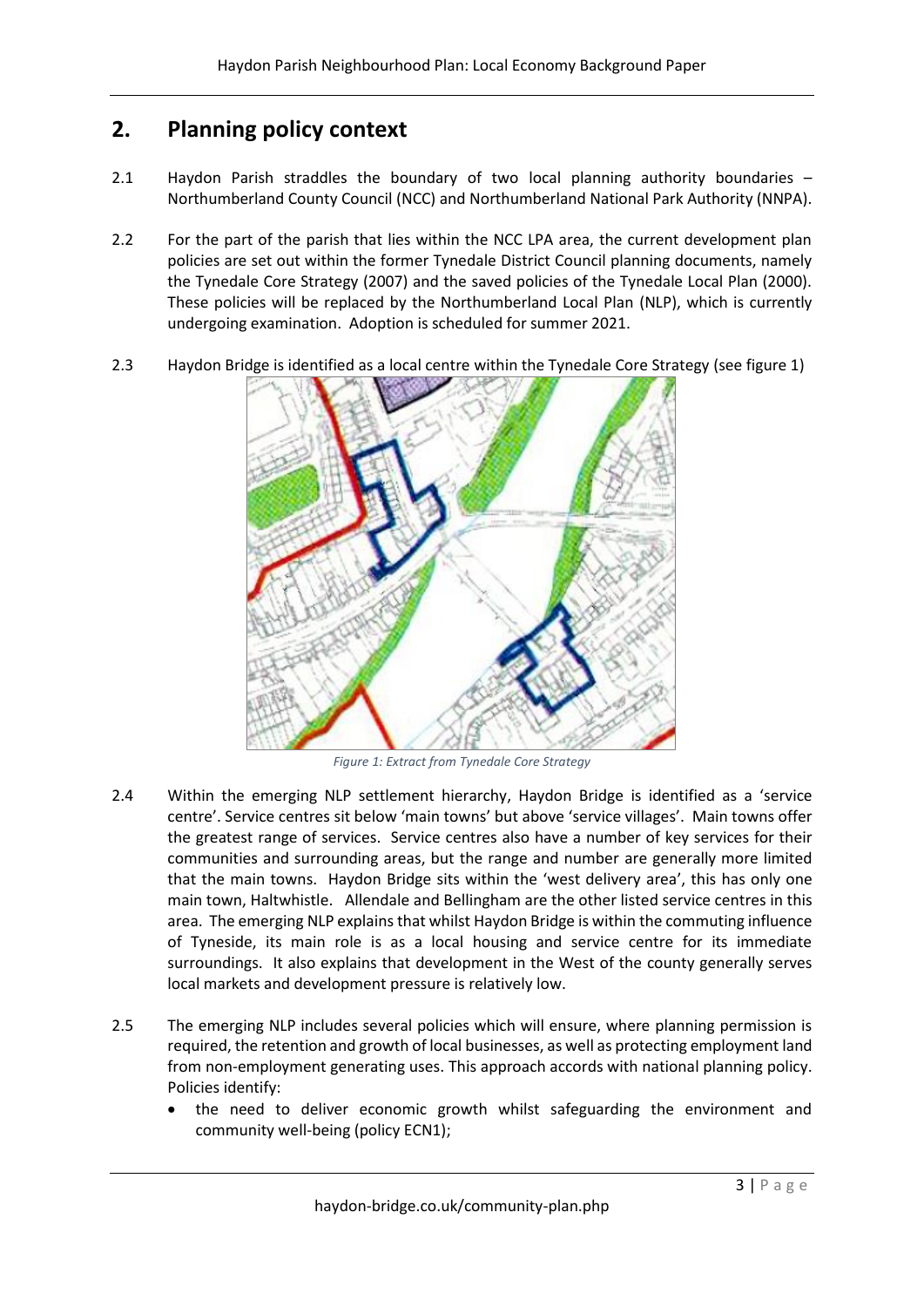- allocation and protection of sites for employment development (policies ECN6, ENC7 and ENC8) - this includes Haydon Bridge Industrial Estate;
- additional flexibility in employment areas where specific criteria are met (policy ENC9);
- support for home working and other employment uses in the built-up area (policy ENC11);
- support for the growth in the rural economy including diversification and meeting rural employment needs (policies ECN12, ECN13 and ENC14); and
- main towns and services centres will be prioritised for the development of significant new facilities and accommodation (policy ECN15).
- 2.6 With regard to retail development, the emerging NLP also defines a hierarchy of settlements for retailing: main towns – larger centres; main town – smaller centres; service centres; other village centres; and parades of shops and services. Haydon Bridge is identified as a service centre (policy TCS1). A retail service centre has a range of mainly essential services and serve hinterlands. The NLP requires the role of Haydon Bridge to be maintained and enhanced. This includes the importance of retaining small scale shops, community meeting places and other essential community services within reach of as many residents as possible (policy TCS3).
- 2.7 For the part of the parish that lies within the Northumberland National Park, development will be managed by the policies contained within the Northumberland National Park Local Plan which was adopted in 2020. It should be noted that given the remote rural nature of the parts of the parish that lie within the national park, they would not generally be considered suitable for new build economic development and would be focused on the re-use of existing buildings, unless there was an essential need for the development (policy ST4).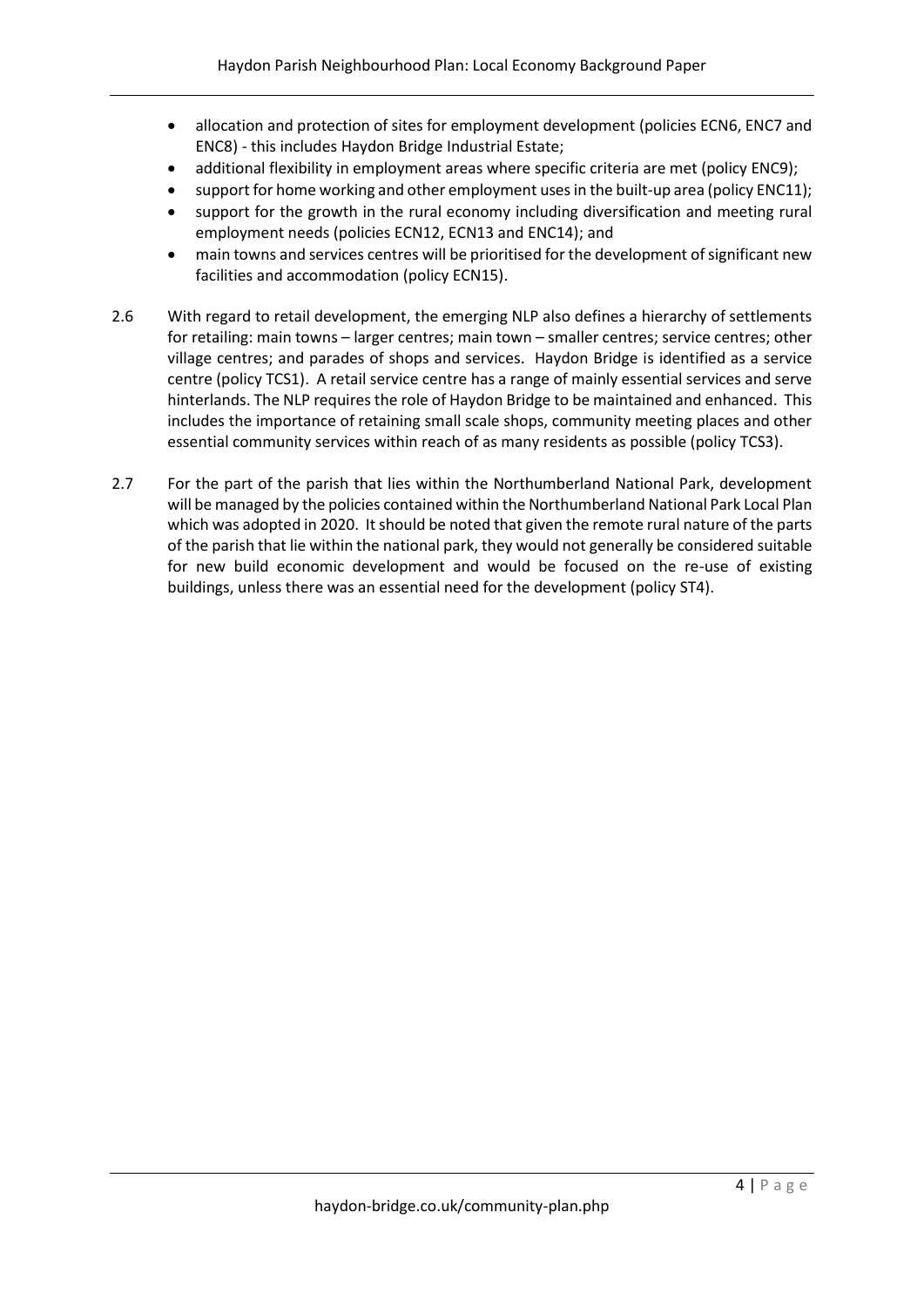## **3. Employment and local businesses**

### **Background to the economy and employment**

3.1 As explained in section 2, Haydon Bridge is identified in the emerging NLP as a service centre. It provides both services and employment in the local area. In addition, given its proximity to Hexham, and the fact that it is equidistant to both Newcastle and Carlisle it is part of a much wider South Tyne economic corridor. The following tables provide information from the 2011 census. This illustrates that 75% of residents aged 16-74 are economically active, and 71% are in employment, and of these 17% are self-employed. 3% are unemployed, 15% are retired and 2% are students. Further details are provided in table 1:

| <b>Economic Activity</b>                  | <b>Males</b><br>(Nos) | Males (%) | <b>Females</b><br>(Nos) | <b>Females</b><br>(%) |
|-------------------------------------------|-----------------------|-----------|-------------------------|-----------------------|
| All usual residents aged 16 to 74         | 804                   | 100.0     | 808                     | 100.0                 |
| Economically active                       | 635                   | 79.0      | 580                     | 71.8                  |
| In employment                             | 595                   | 74.0      | 542                     | 67.1                  |
| Employee: Part-time                       | 48                    | 6.0       | 230                     | 28.5                  |
| Employee: Full-time                       | 360                   | 44.8      | 224                     | 27.7                  |
| Self-employed                             | 187                   | 23.3      | 88                      | 10.9                  |
| Unemployed                                | 29                    | 3.6       | 19                      | 2.4                   |
| <b>Full-time student</b>                  | 11                    | 1.4       | 19                      | 2.4                   |
| <b>Economically Inactive</b>              | 169                   | 21.0      | 228                     | 28.2                  |
| Retired                                   | 107                   | 13.3      | 137                     | 17.0                  |
| Student (including full-time<br>students) | 29                    | 3.6       | 21                      | 2.6                   |
| Looking after home or family              | 3                     | 0.4       | 42                      | 5.2                   |
| Long-term sick or disabled                | 17                    | 2.1       | 19                      | 2.4                   |
| Other                                     | 13                    | 1.6       | 9                       | 1.1                   |
| Unemployed: Age 16 to 24                  | 8                     | 1.0       | 4                       | 0.5                   |
| Unemployed: Age 50 to 74                  | $\overline{7}$        | 0.9       | 1                       | 0.1                   |
| Unemployed: Never worked                  | 5                     | 0.6       | $\mathbf{1}$            | 0.1                   |
| Long-term unemployed                      | 15                    | 1.9       | 10                      | 1.2                   |

Table: 1 Economic activity of males and females aged 16-74 in Haydon Parish

2011 Census

3.2 Table 2 identifies the main types of employment of residents in Haydon Parish. It illustrates a wide range of employment, with no one category providing over 13% of jobs. The main employment types are: health and social work; wholesale and retail trade; education; and construction. Other significant employment areas are: manufacturing; agriculture and accommodation and food services.

| Table 2: Type of industries of residents aged 16-74 in Haydon Parish |
|----------------------------------------------------------------------|
|----------------------------------------------------------------------|

| <b>Industry</b>                                                       | <b>Numbers</b> | %     |
|-----------------------------------------------------------------------|----------------|-------|
| All categories: Industry                                              | 1,164          | 100.0 |
| A Agriculture, forestry and fishing                                   | 74             | 6.4   |
| <b>B</b> Mining and quarrying                                         |                | 0.1   |
| C Manufacturing                                                       | 98             | 8.4   |
| D Electricity, gas, steam and air conditioning supply                 | 4              | 0.3   |
| E Water supply; sewerage, waste management and remediation activities | 9              | 0.8   |
| F Construction                                                        | 125            | 10.7  |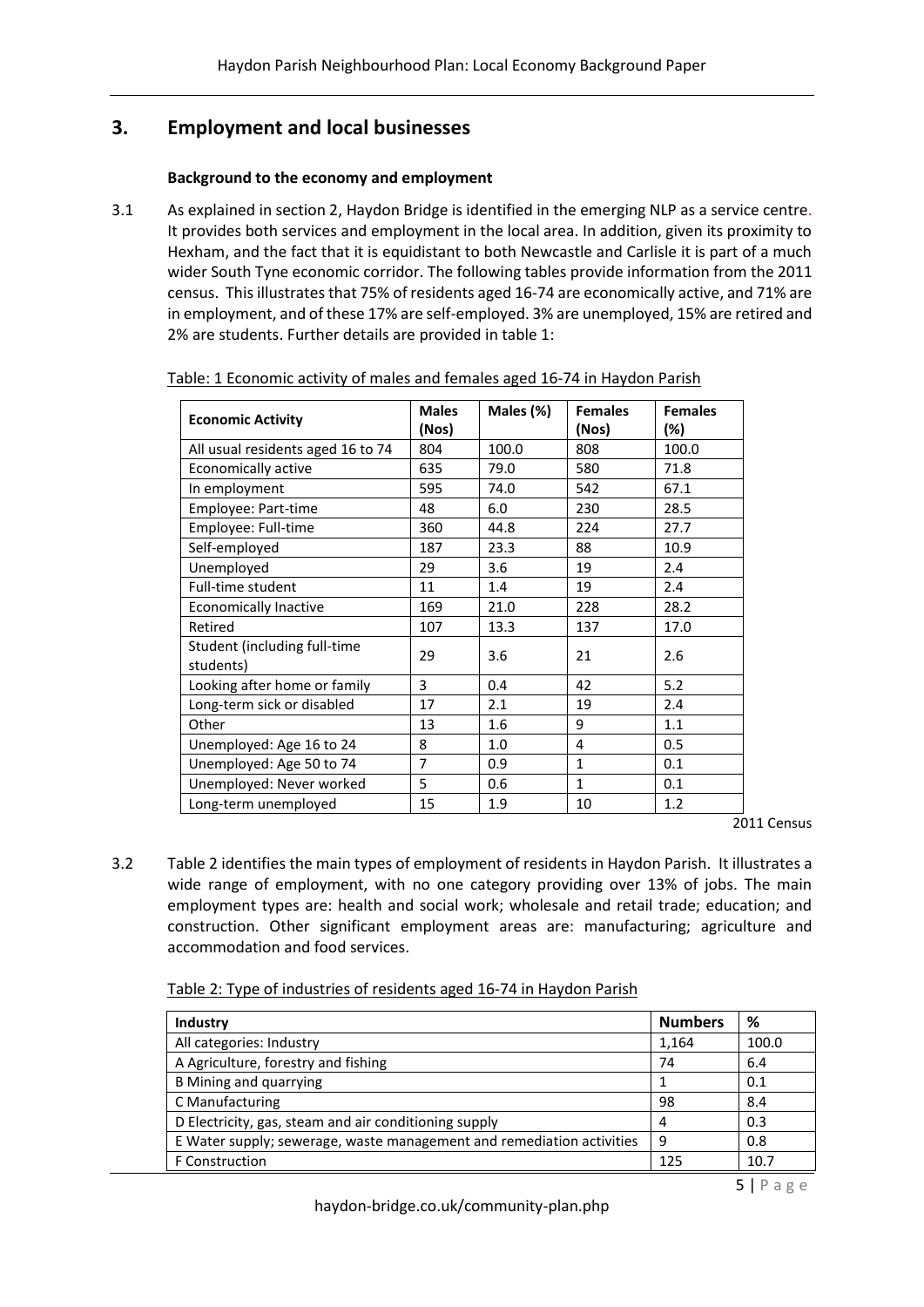| <b>Numbers</b> | %    |
|----------------|------|
| 148            | 12.7 |
| 43             | 3.7  |
| 75             | 6.4  |
| 19             | 1.6  |
| 16             | 1.4  |
| 13             | 1.1  |
| 75             | 6.4  |
| 36             | 3.1  |
| 57             | 4.9  |
| 147            | 12.6 |
| 154            | 13.2 |
| 70             | 6.0  |
|                |      |

3.3 Table 3 illustrates the types of occupation of the Haydon Parish Workforce. The largest category is skilled trades at 19%

|  |  |  | Table 3: Type of occupation of residents aged 16-74 in Haydon Parish |
|--|--|--|----------------------------------------------------------------------|
|--|--|--|----------------------------------------------------------------------|

| <b>Occupation</b>                                   | <b>Nos</b> | %           |
|-----------------------------------------------------|------------|-------------|
| All categories: Occupation                          | 1,164      | 100.0       |
| 1. Managers, directors and senior officials         | 111        | 9.5         |
| 2. Professional occupations                         | 173        | 14.9        |
| 3. Associate professional and technical occupations | 113        | 9.7         |
| 4. Administrative and secretarial occupations       | 108        | 9.3         |
| 5. Skilled trades occupations                       | 219        | 18.8        |
| 6. Caring, leisure and other service occupations    | 114        | 9.8         |
| 7. Sales and customer service occupations           | 81         | 7.0         |
| 8. Process plant and machine operatives             | 105        | 9.0         |
| 9. Elementary occupations                           | 140        | 12.0        |
|                                                     |            | 2011 Census |

3.4 Table 4 shows hours worked of residents aged 16-74. It identifies that 69% of those in employment worked full-time and that 31% worked part-time. There were slightly more males in work than females and a higher proportion of females in employment working parttime than males.

Table 4: Hours worked: residents aged 16-74 in Haydon Parish

| <b>Hours Worked</b>                                                        | <b>Nos</b> | %     |
|----------------------------------------------------------------------------|------------|-------|
| All usual residents aged 16 to 74 in employment the week before the census | 1,164      | 100.0 |
| Part-time: 15 hours or less worked                                         | 111        | 9.5   |
| Part-time: 16 to 30 hours worked                                           | 245        | 21.0  |
| Full-time: 31 to 48 hours worked                                           | 612        | 52.6  |
| Full-time: 49 or more hours worked                                         | 196        | 16.8  |
| Males                                                                      | 604        | 51.9  |
| Part-time: 15 hours or less worked                                         | 24         | 2.1   |
| Part-time: 16 to 30 hours worked                                           | 50         | 4.3   |
| Full-time: 31 to 48 hours worked                                           | 375        | 32.2  |
| Full-time: 49 or more hours worked                                         | 155        | 13.3  |
| <b>Females</b>                                                             | 560        | 48.1  |
| Part-time: 15 hours or less worked                                         | 87         | 7.5   |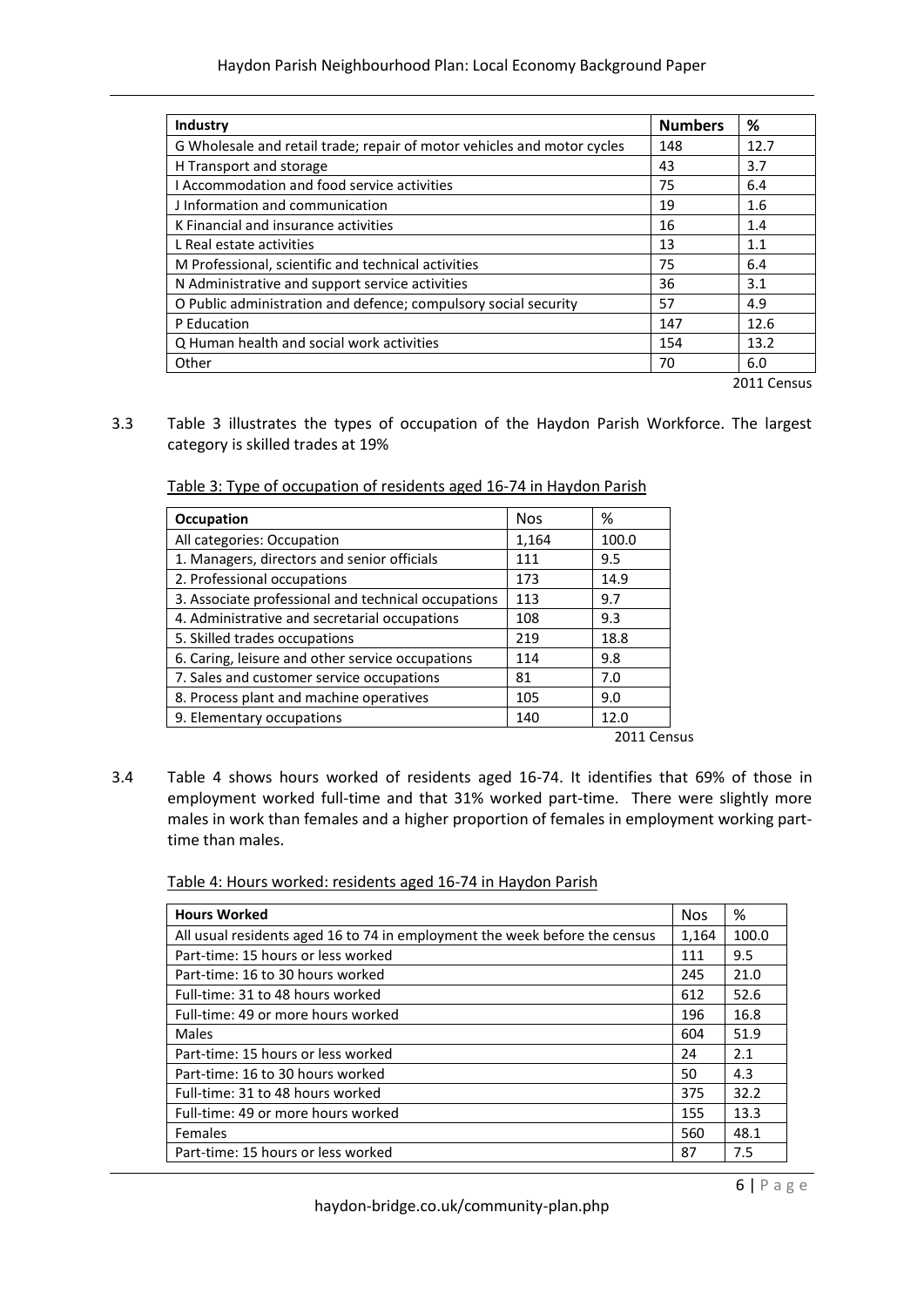| <b>Hours Worked</b>                | <b>Nos</b> | %    |
|------------------------------------|------------|------|
| Part-time: 16 to 30 hours worked   | 195        | 16.8 |
| Full-time: 31 to 48 hours worked   | 237        | 20.4 |
| Full-time: 49 or more hours worked |            |      |
|                                    |            |      |

2011 Census

3.5 Table 5 provides information about qualifications and students in relation to residents of Haydon Parish aged 16 and over. Haydon Parish. It shows a wide range of qualifications, with 23% having no qualifications and 29% having level 4 qualifications or above.

Table 5: Qualifications of residents aged 16+ in Haydon Parish

| <b>Qualifications</b>                                                | <b>Nos</b> | %     |
|----------------------------------------------------------------------|------------|-------|
| All categories: Highest level of qualification                       | 1,829      | 100.0 |
| No qualifications                                                    | 418        | 22.9  |
| Level 1 qualifications                                               | 237        | 13.0  |
| Level 2 qualifications                                               | 282        | 15.4  |
| Apprenticeship                                                       | 79         | 4.3   |
| Level 3 qualifications                                               | 243        | 13.3  |
| Level 4 qualifications and above                                     | 522        | 28.5  |
| Other qualifications                                                 | 48         | 2.6   |
| Schoolchildren and full-time students: Age 16 to 17                  | 43         | 2.4   |
| Schoolchildren and full-time students: Age 18 and over               | 37         | 2.0   |
| Full-time students: Age 18 to 74: Economically active: In employment | 21         | 1.1   |
| Full-time students: Age 18 to 74: Economically active: Unemployed    | 0          | 0.0   |
| Full-time students: Age 18 to 74: Economically inactive              | 16         | 0.9   |

2011 census

3.6 The Haydon Parish Household and Business Surveys were undertaken in in November 2020. The household survey, which had a 17% response rate, identified that over a quarter (27%) of residents in employment work in Haydon Parish, highlighting the importance of local jobs for the local economy. It also indicated a possible increase in the level of self-employment in the population in work, compared with the position in the 2011 census.

## **Local businesses**

- 3.7 The 2008 parish plan identified that there were at least 71 businesses in Haydon Parish. Table 6 identifies, in early 2021 there were at least 114 businesses. It should be noted that the figure for the number of businesses in 2021 does not mean that there has been a growth of more than one third in the number of the businesses since 2008. The 2021 figure reflects a fuller picture of the business community in the parish than was gathered in the earlier parish plan.
- 3.8 The business survey, of which there were 28 respondents showed a wide range of businesses either based in or providing services into the parish. Business types included:
	- Hospitality and tourism (e.g. restaurant; B & B; holiday lets);
	- Services (e.g. accountancy; graphic design; architecture; private tuition);
	- Trades providing services to people's homes or other businesses (e.g. gardening; joinery; maintenance; heating systems; domestic appliance repairs);
	- Products (e.g. table ware: cosmetics; wood products; food products and sweets);
	- Farming and farm supplies;
	- Shops (e.g. butchers; clock and watch repairs; gifts; laundry);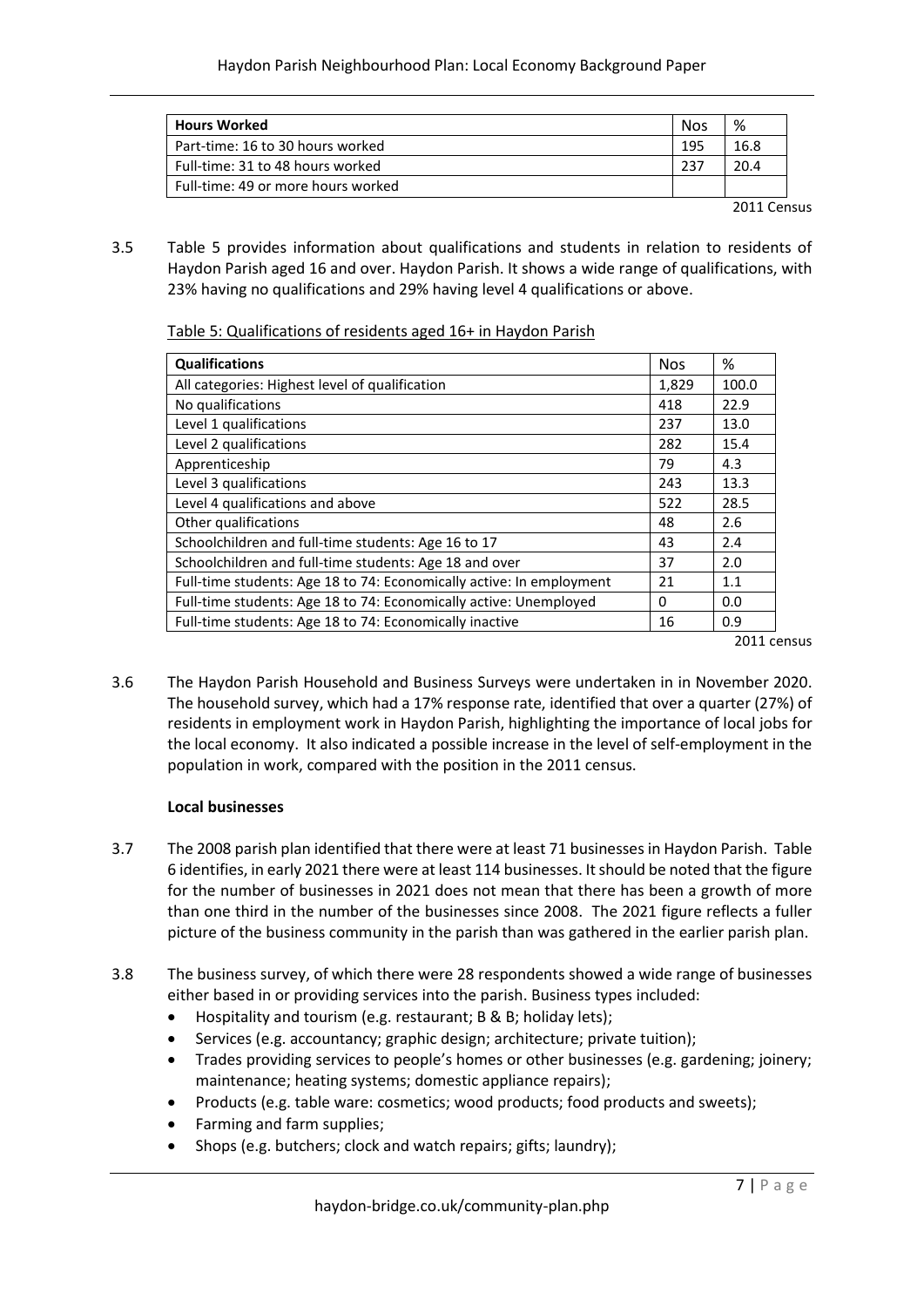- Consultancy.
- 3.9 The customer base for those businesses that responded to the survey, is mainly local or regional, but a proportion is also national and international. The responses highlighted that there was a big spread in length of time operating – from some planned to start in 2021 to 300+ years old farming businesses. 33% of businesses responding were 5 years old or less; 22% were between 5 and 10 years old;15% were between 10 and 20 years old; and 30% were over 20 years old. 12 are single person, 5 have 2 employees, 4 have 3, 2 have 4, 3 have 6, 1 has 8, and 1 has 9.
- 3.10 The survey results illustrates a good mix between full and part time employees, with most employees (36) identified as full time. However, part time accounted for 28 members of staff. A high percentage of employees - 64% - live within the parish. A lot of the businesses (70%) work from home; some operate from business premises; and other businesses provides services into people's homes or other business premises. Just over 1 in 5 (21%) have separate business premises in the parish. One in 5 identified that they will need alternative or additional premises in the parish in the next 5 years.
- 3.11 Broadband speed is an issue for around one third of businesses, the same proportion as identified in the household survey. Other challenges businesses identified include:
	- Lack or small size of premises; or stores;
	- Lack of parking;
	- External factors, including Covid19 and Brexit;
	- Sustainability and funding;
	- Lack of time to market and scale up;
	- New ways of working e.g. regenerative farming practices.
- 3.12 Businesses who responded identified that the main ways in which the parish council can support the retention, development or growth of businesses in the parish are:
	- Promoting a business forum (52% of responses);
	- Developing planning policies that support different types of business development in the Parish (52% of responses);
	- Supporting the development of a business hub this could be shared offices or shared business support services (48% of responses);
	- Other ideas included promoting the village as a tourist destination.
- 3.13 There was positive feedback in both the business and household surveys in supporting business development, including the possibility of allocating land for business use. The highest responses were for: shops and retail (66%); starter units (64%); tourism (58%); manufacturing/light industry (47%); and offices (40%). This was a similar response as in the business survey, apart from a higher proportion of respondents in the household survey wanted to see more shops and retail units.

| <b>Type of business</b>          | No in parish<br>in 2007 | No. in parish<br>in 2021 |
|----------------------------------|-------------------------|--------------------------|
| Accommodation, eating & drinking |                         | 25                       |
| Agriculture                      |                         | 20                       |
| Art & Photography                |                         | ာ                        |

## Table 6 businesses in the parish (2007 and 2021)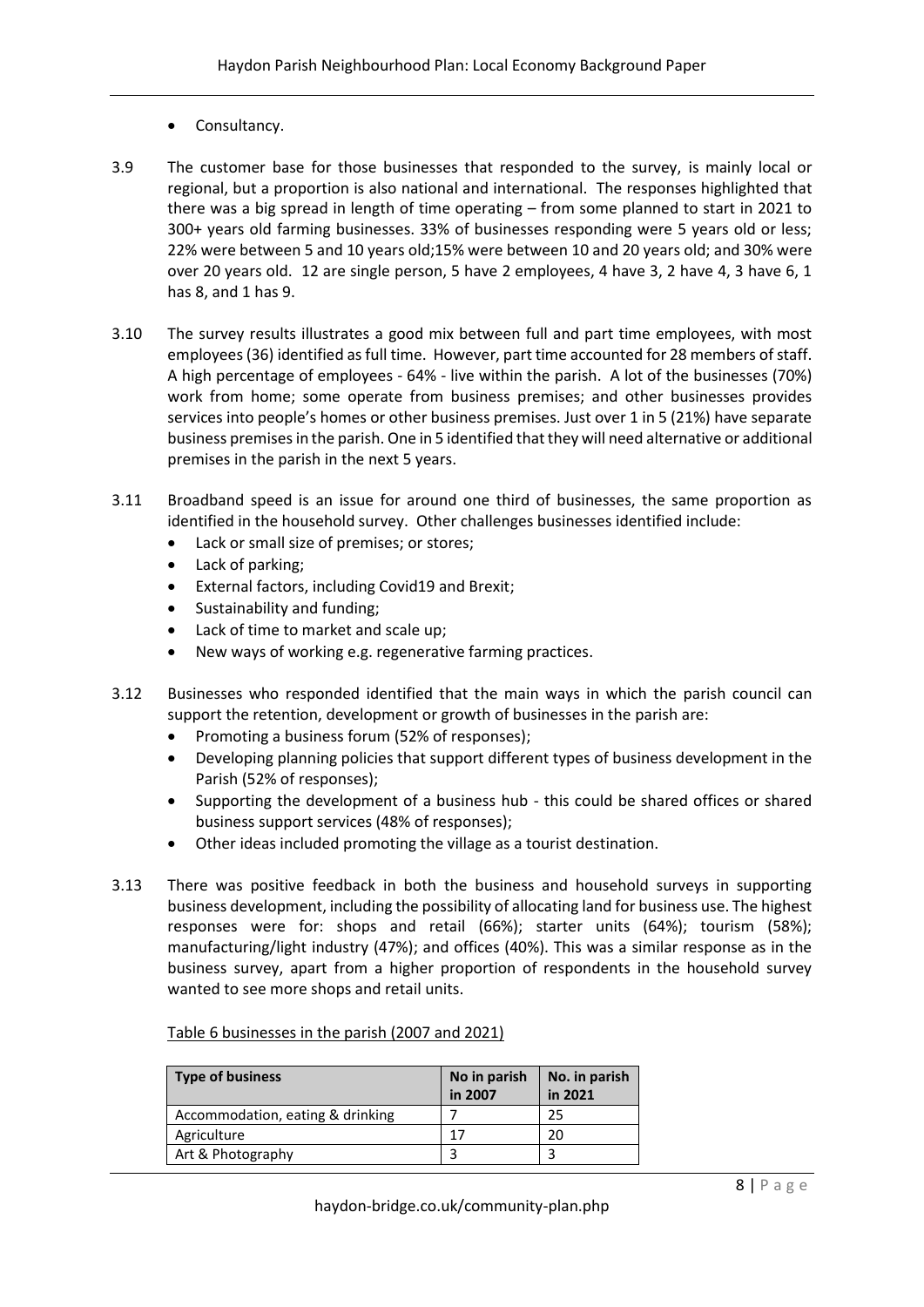| <b>Type of business</b>           | No in parish<br>in 2007 | No. in parish<br>in 2021 |
|-----------------------------------|-------------------------|--------------------------|
| <b>Building</b>                   | 8                       | 12                       |
| Domestic cleaning                 |                         | 1                        |
| Education                         | 1                       | 4                        |
| Electrical                        | 2                       | 4                        |
| Garages & motoring                | 2                       | 1                        |
| Hair & beauty                     | 1                       | $\overline{2}$           |
| Health & veterinary               | 1                       | 3                        |
| Joinery & locksmiths              | 5                       | 8                        |
| Landscaping & gardening           |                         | 3                        |
| Leisure                           | $\mathfrak{p}$          | 4                        |
| Manufacturing                     | $\mathfrak{p}$          | $\mathfrak{p}$           |
| Painting & decorating             | $\mathfrak{p}$          | 3                        |
| Photography                       |                         | 1                        |
| Plumbing & heating                | $\mathfrak{p}$          | 3                        |
| Professional & financial services | 4                       | 4                        |
| Retail & delivery                 | 8                       | 8                        |
| Transport                         | 4                       | 3                        |

- 3.14 The 2008 Haydon Parish Plan identified tourism as a key priority for securing the economic future of the parish after the opening of the Haydon Bridge bypass. Tangible action from that plan included:
	- The refurbishment of Haydon Bridge Library, which is now run by the development trust through a volunteer workforce and providing a visitor information point as well as a community library;
	- An increase in the use of our tourist facilities with large groups of walkers and cyclists visiting. The number of visitors using the Visitor Information Point has increased from 1,324 in 2013-14 to 1516 in 2019-20;
	- A growing local archive initiative which is attracting visitors to the parish whose family has had a local connection in the past;
	- A further initiative to broaden the offer to both local people and visitors has been the Haydon Hundred, a Cycle Sportive event held on the second Saturday in June offering three routes of 60, 100 and 140 kilometres. Marketed through the British Cycling website as well as locally, the event has run for seven years with 200-300 cyclists entered;
	- There are also a number of hotels, bed and breakfasts/guest houses, and holiday cottages in the parish, all of which enhance the tourist offer to visitors.
- 3.15 Early engagement to inform the neighbourhood plan highlighted the continuing importance of tourism to the economy of the parish and ambition to see the tourism offer continue to grow and evolve. This is reflected in policy H18 of the draft neighbourhood plan.
- 3.16 Agriculture is also an important part of the history and landscape of the parish. It is central to people's sense of well-being and enjoyment of living in the parish. Large parts of the parish are in still in agricultural use, and the above tables indicates that there is still a significant agricultural base to the parish economy. This is reflected in policy H19 in the draft neighbourhood plan, which seeks to support the farming industry and promote farming diversification.